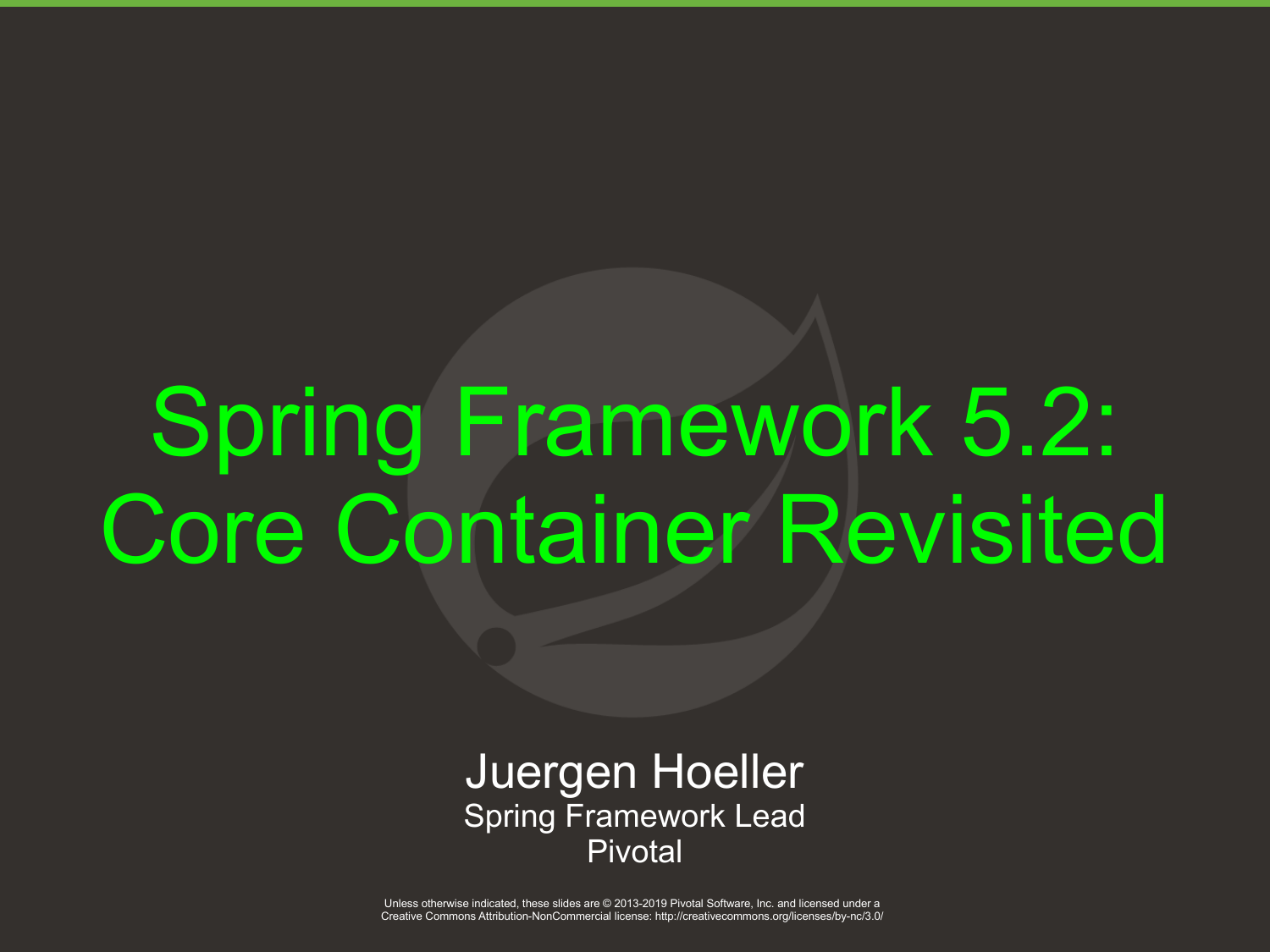# **Core API Revision**

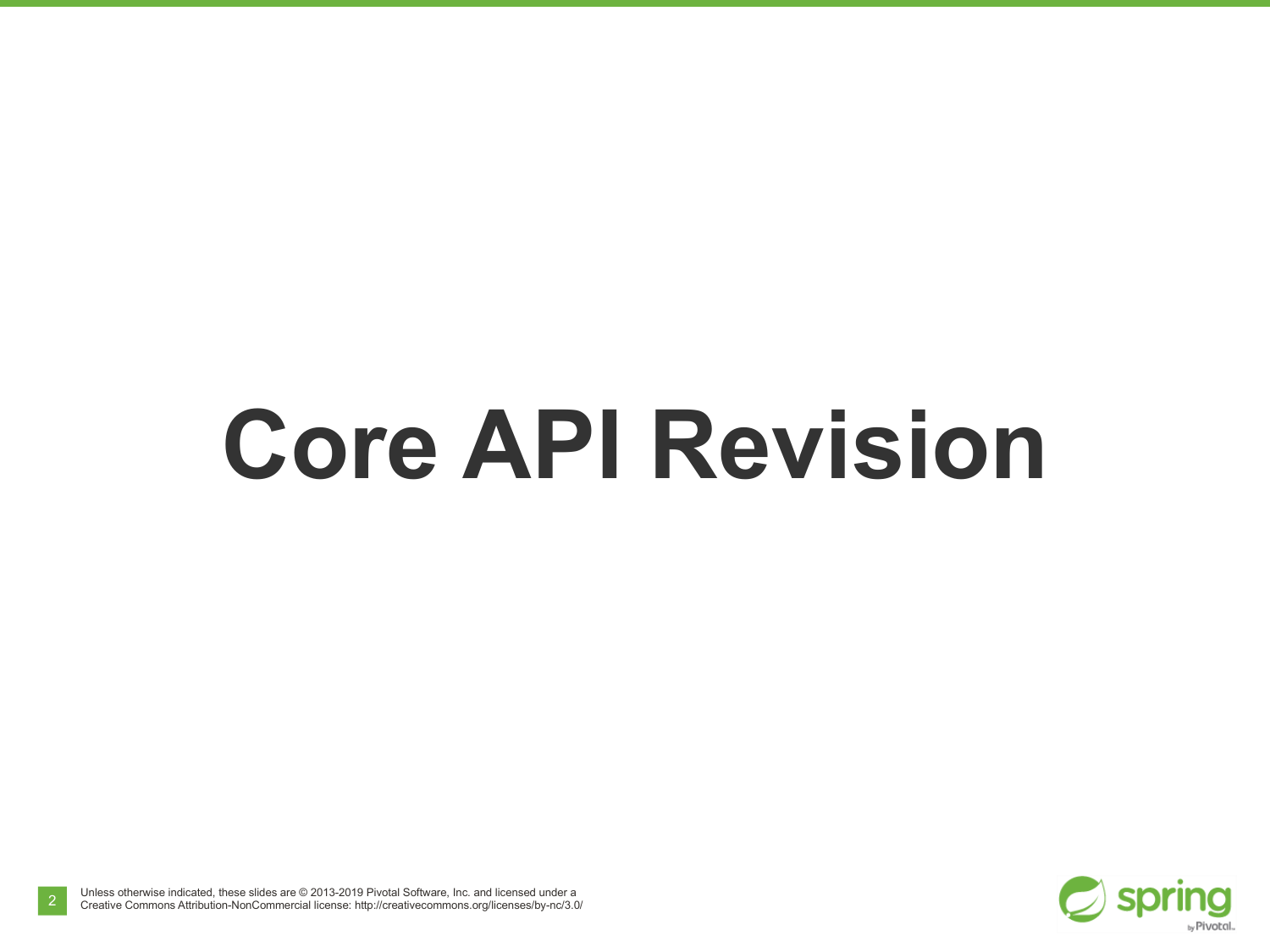# **Java 8+ Baseline in Spring Framework 5**

#### ■ **Entire framework codebase is Java 8 based**

- internal use of lambda expressions and collection streams
- efficient introspection of constructor/method parameter signatures

#### ■ **Framework APIs can expose Java 8 API types**

- Executable, CompletableFuture, Instant, Duration, Stream
- java.util.function interfaces: Supplier, Consumer, Predicate
- **Framework interfaces make use of Java 8 default methods** 
	- existing methods with default implementations *for convenience*
	- new methods with default implementations *for backwards compatibility*

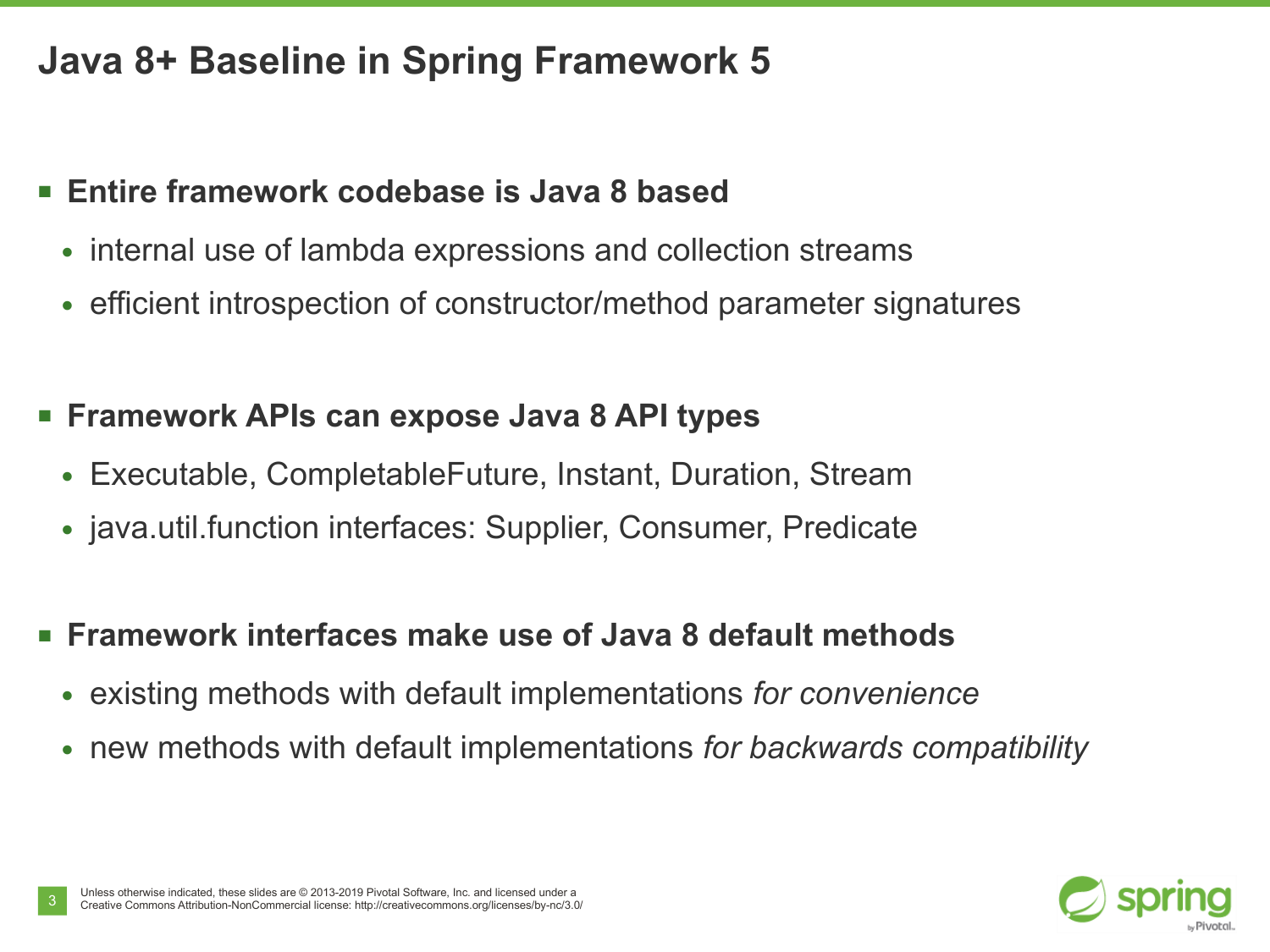# **Nullability**

- **Comprehensive nullability declarations across the codebase**
	- $\bullet$  non-null by default + individual  $\text{QNullable}$  declarations
- The Java effect: nullability validation in IntelliJ IDEA and Eclipse
	- allowing applications to validate their own interaction with Spring APIs
- The Kotlin effect: straightforward assignments to non-null variables
	- Kotlin compiler only allows such assignments for APIs with clear nullability
- **Currently directly supported + JSR-305 meta-annotations**
	- collaboration on common code analysis annotations with Google & JetBrains

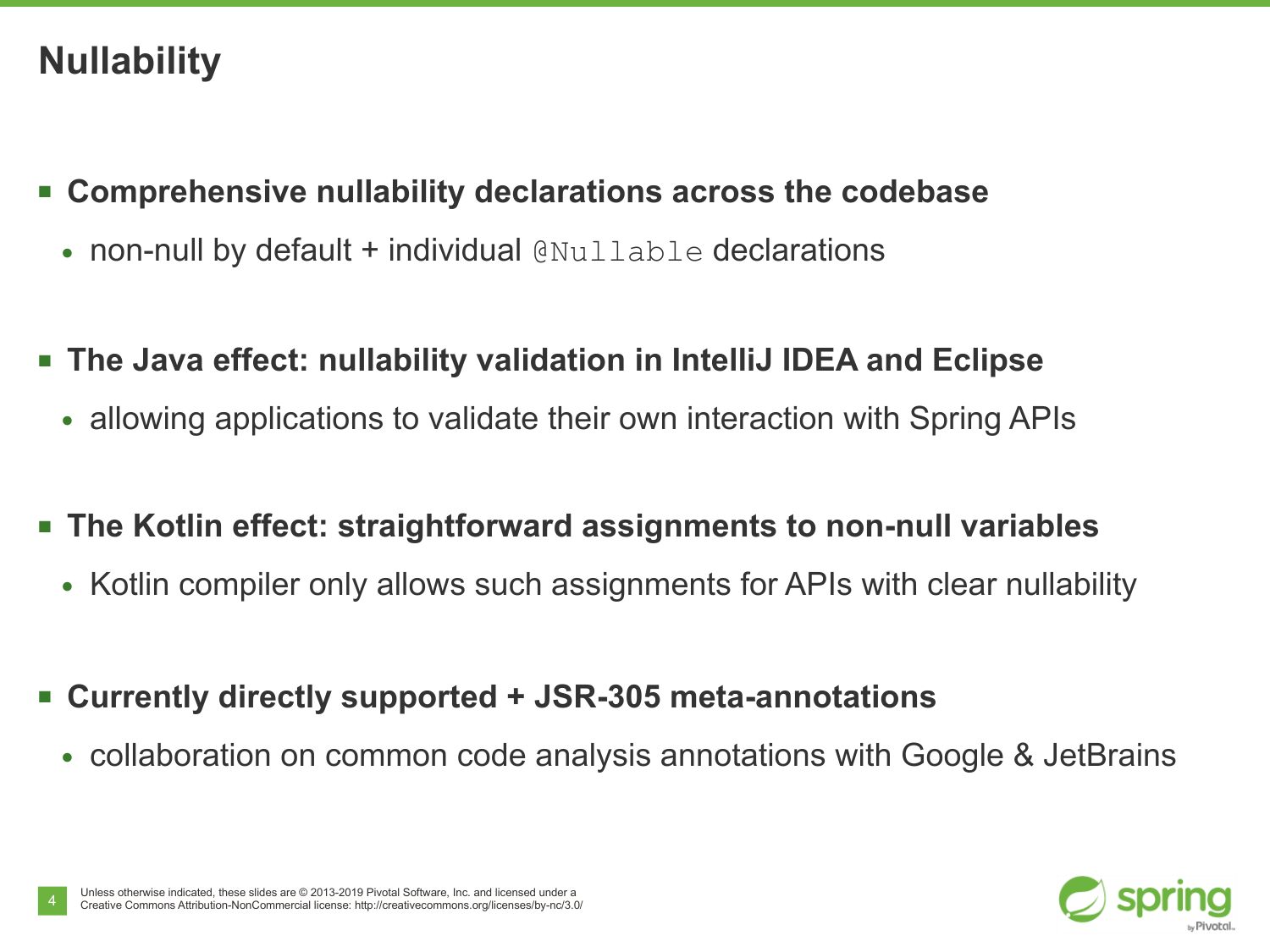# **Programmatic Lookup via ObjectProvider**

- @Autowired ObjectProvider<Foo> foo
- ObjectProvider<Foo> foo = ctx.getBeanProvider(Foo.class)

#### **ObjectProvider methods with nullability declarations**

- @Nullable T getIfAvailable()
- @Nullable T getIfUnique()

#### ■ **Overloaded variants with java.util.function callbacks (new in 5.0)**

- T getIfAvailable(Supplier<T> defaultSupplier)
- void ifAvailable(Consumer<T> dependencyConsumer)
- T getIfUnique(Supplier<T> defaultSupplier)
- void ifUnique(Consumer<T> dependencyConsumer)

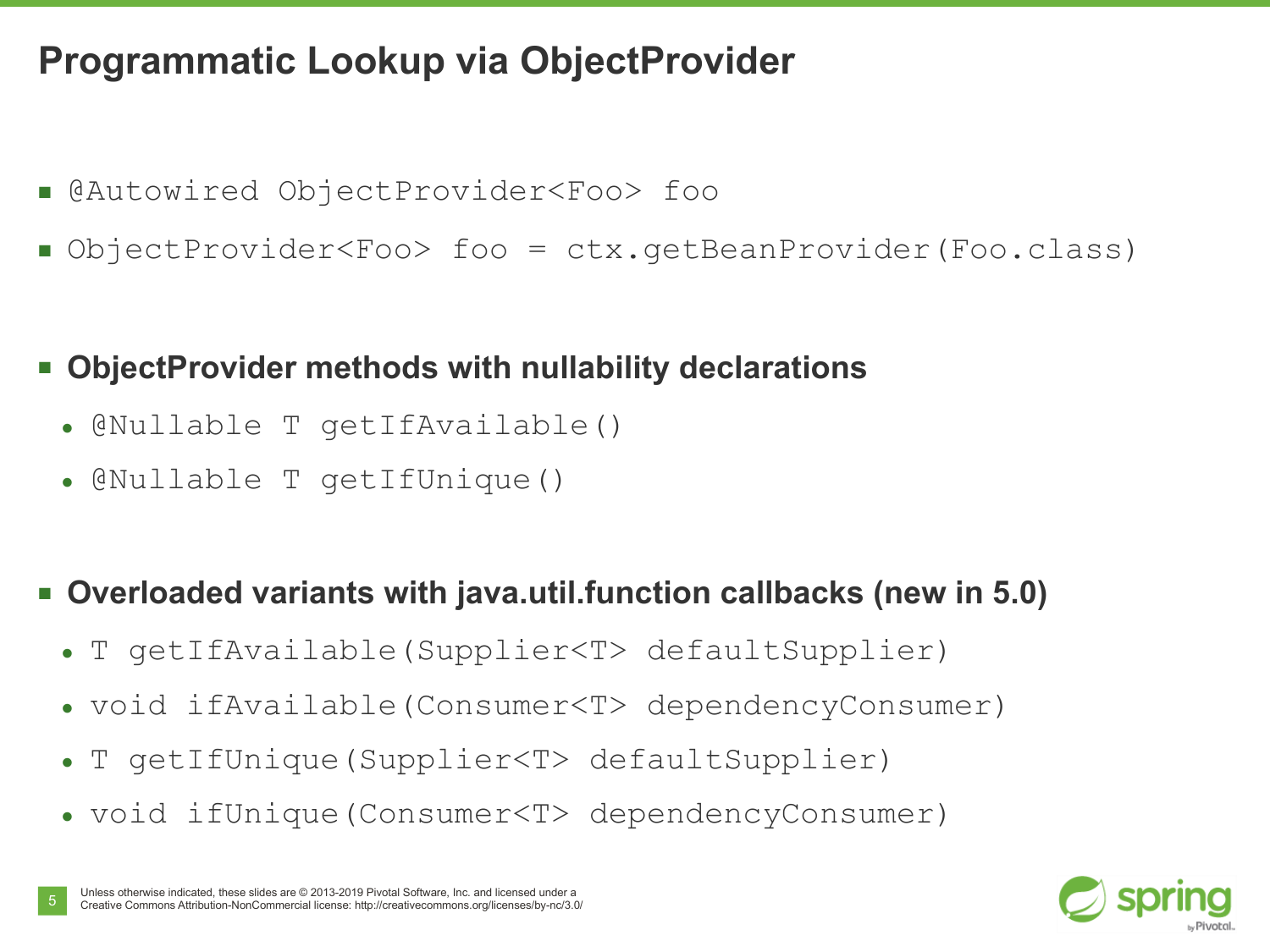## **Bean Stream Retrieval via ObjectProvider**

- @Autowired ObjectProvider<Foo> foo
- ObjectProvider<Foo> foo = ctx.getBeanProvider(Foo.class)

#### ■ **Individual object retrieval (primary/unique)**

- T getObject()
- @Nullable T qetIfAvailable()
- @Nullable T getIfUnique()

#### ■ **Iteration and stream retrieval (new in 5.1)**

- $\bullet$  Iterator $\langle T \rangle$  iterator()
- Stream<T> stream()
- Stream<T> orderedStream()

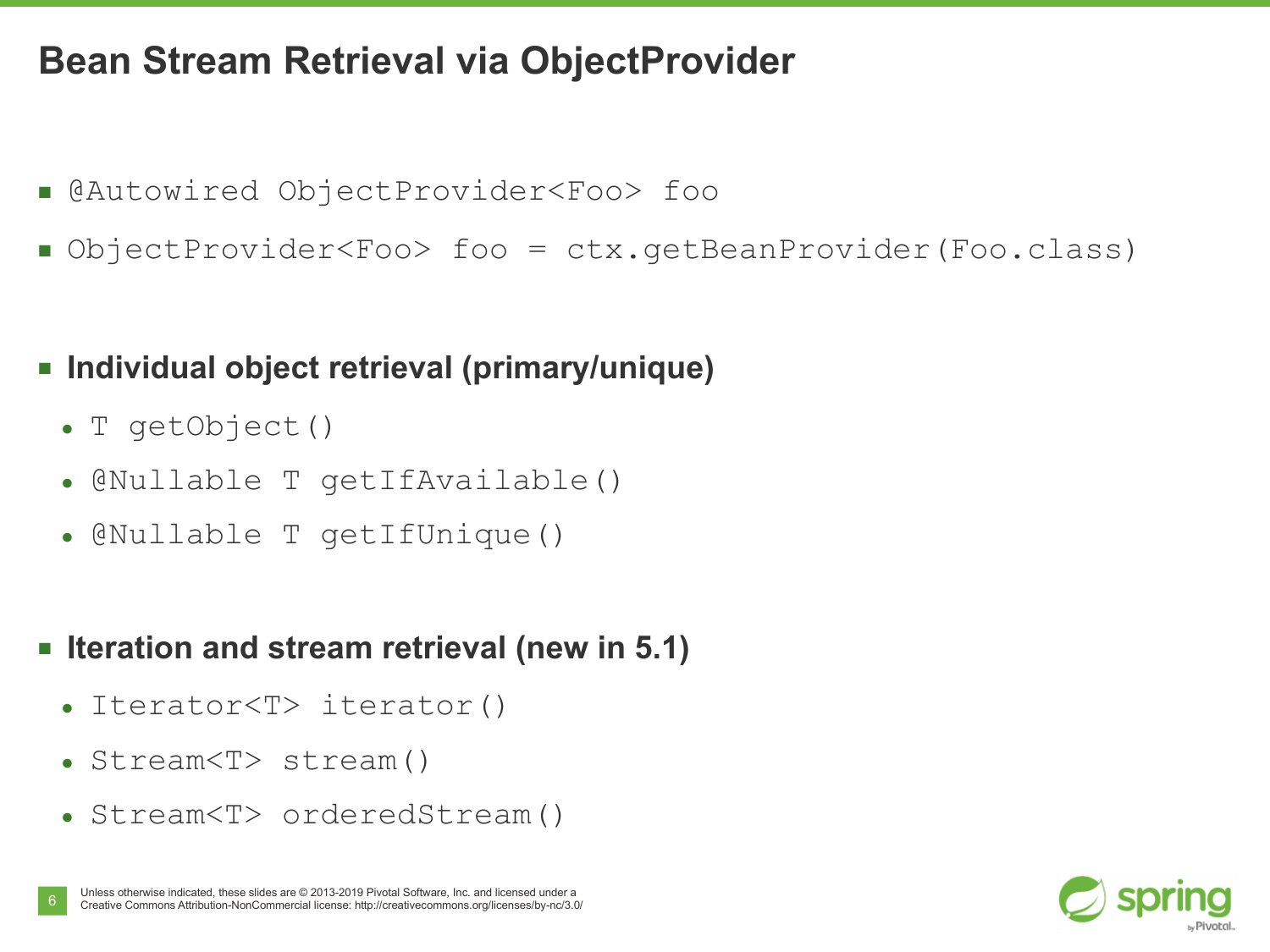## **Programmatic Bean Registration with Java 8**

**// Starting point may also be AnnotationConfigApplicationContext**

```
GenericApplicationContext ctx = new GenericApplicationContext();
ctx.registerBean(Foo.class);
ctx.registerBean(Bar.class,
```

```
 () -> new Bar(ctx.getBean(Foo.class)));
```
**// Or alternatively with some bean definition customizing**

**GenericApplicationContext ctx = new GenericApplicationContext(); ctx.registerBean(Foo.class, Foo::new); ctx.registerBean(Bar.class,**

```
 () -> new Bar(ctx.getBeanProvider(Foo.class)),
```

```
 bd -> bd.setLazyInit(true));
```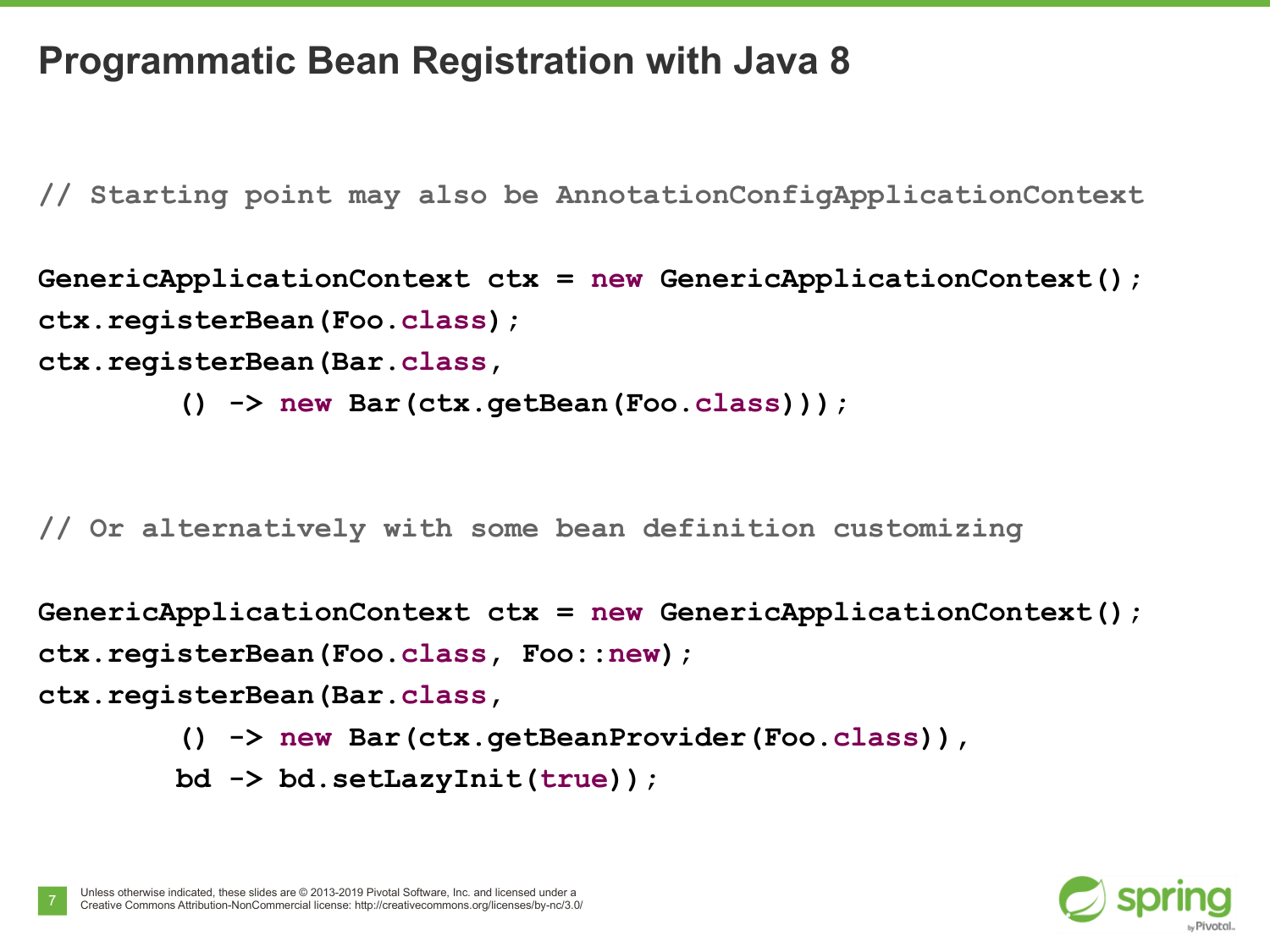## **Programmatic Bean Registration with Kotlin**

**// Java-style usage of Spring's Kotlin extensions**

```
val ctx = GenericApplicationContext()
ctx.registerBean(Foo::class)
ctx.registerBean { Bar(it.getBean(Foo::class)) }
```
**// Gradle-style usage of Spring's Kotlin extensions**

```
val ctx = GenericApplicationContext {
     registerBean<Foo>()
     registerBean { Bar(it.getBean<Foo>()) }
```


**}**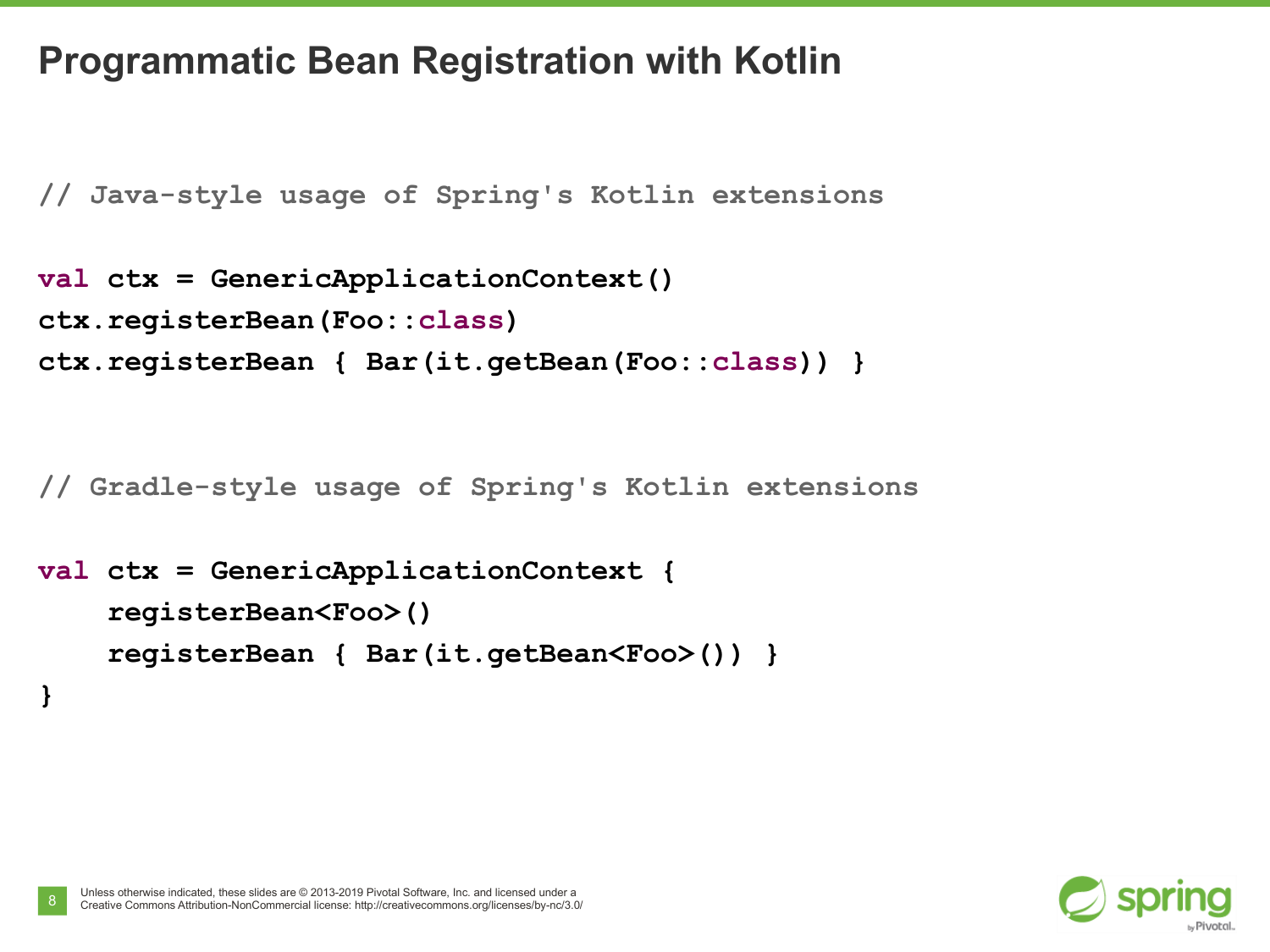# **Performance Tuning**

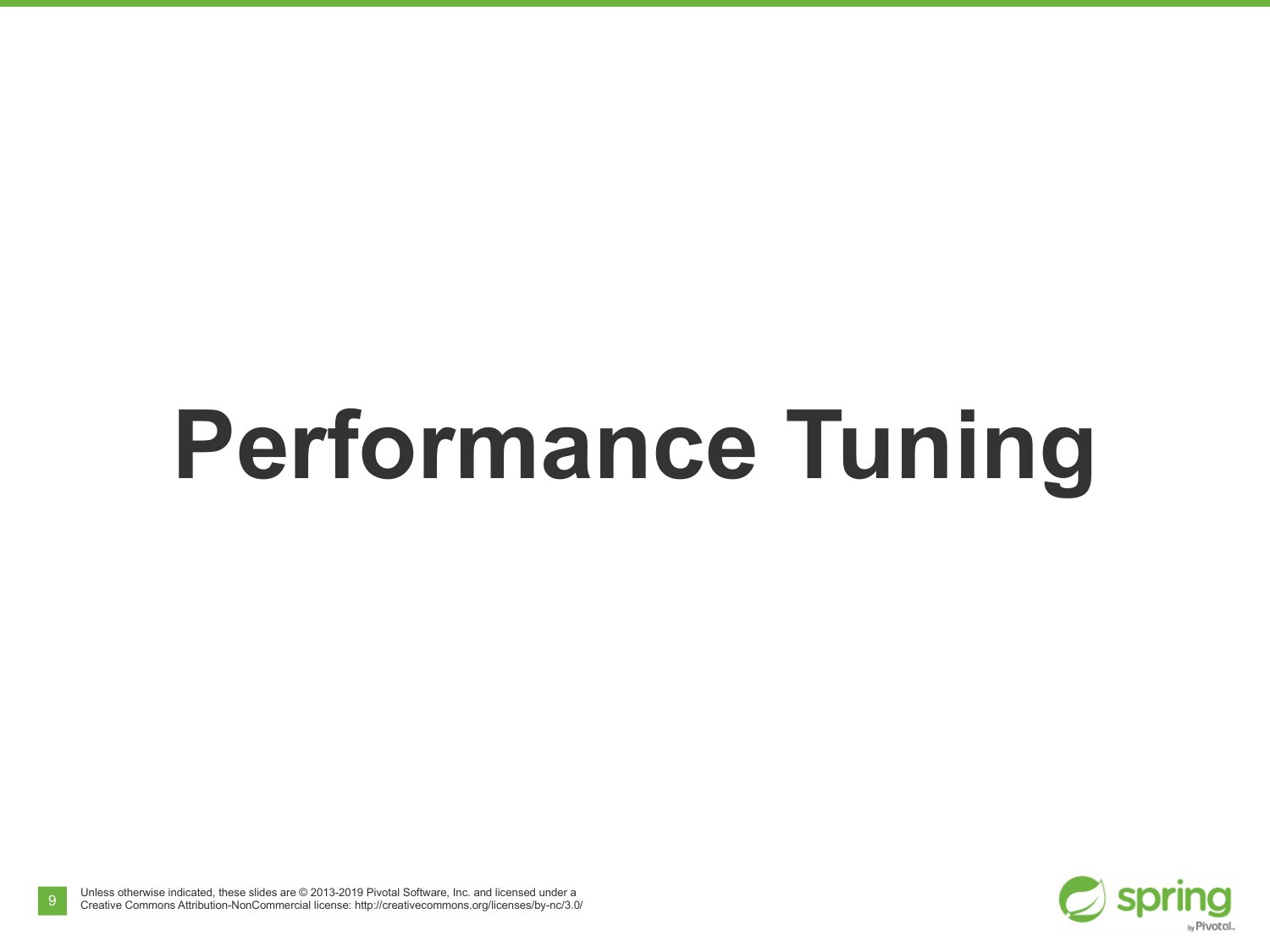# **Component Scanning**

#### ■ **Classpath scanning on startup may be slow**

- <context: component-scan> or @ComponentScan
- file system traversal of all packages within the specified base packages

#### **The common solution: narrow your base packages**

- Spring only searches within the specified roots in the classpath
- alternatively: fully enumerate your component classes (no scanning at all)

#### ■ **New variant in 5.0: a build-time annotation processor**

- spring-context-indexer generates META-INF/spring.components per jar
- automatically used at runtime for compatible component-scan declarations

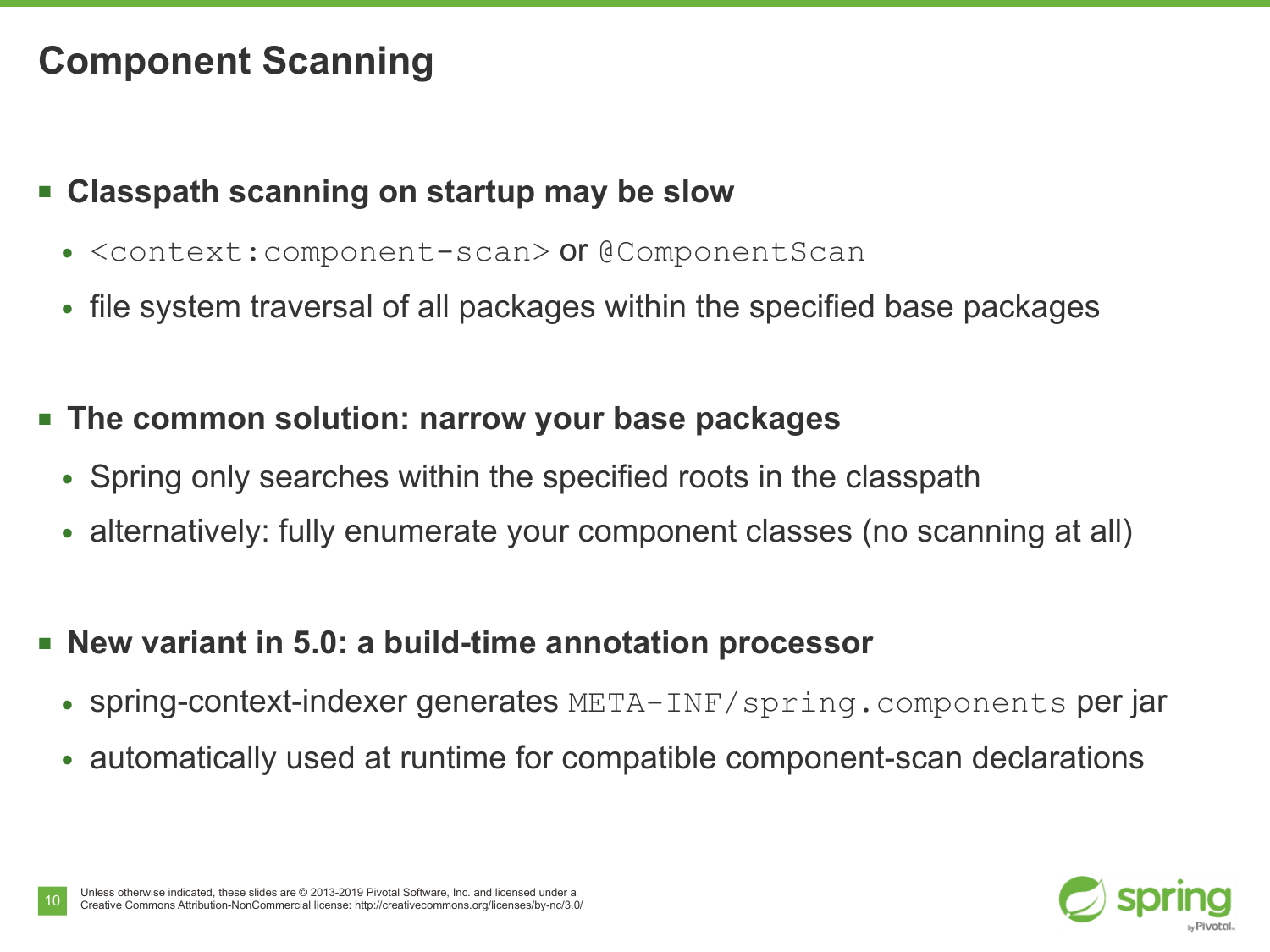# **Annotation Processing**

#### ■ **New MergedAnnotations API in 5.2**

- sophisticated introspection of meta-annotation arrangements
- backing Spring's common AnnotationUtils and AnnotatedElementUtils now

#### **Enabling a custom annotation registry**

- registering presence/absence of certain annotations per component class
- bean post-processors avoid unnecessary introspection of methods/fields

#### **Integration with indexers (e.g. Jandex) ?**

- adapting index metadata to Spring's annotation lookup facilities on startup
- however, prototyping efforts did not lead to significant gains yet

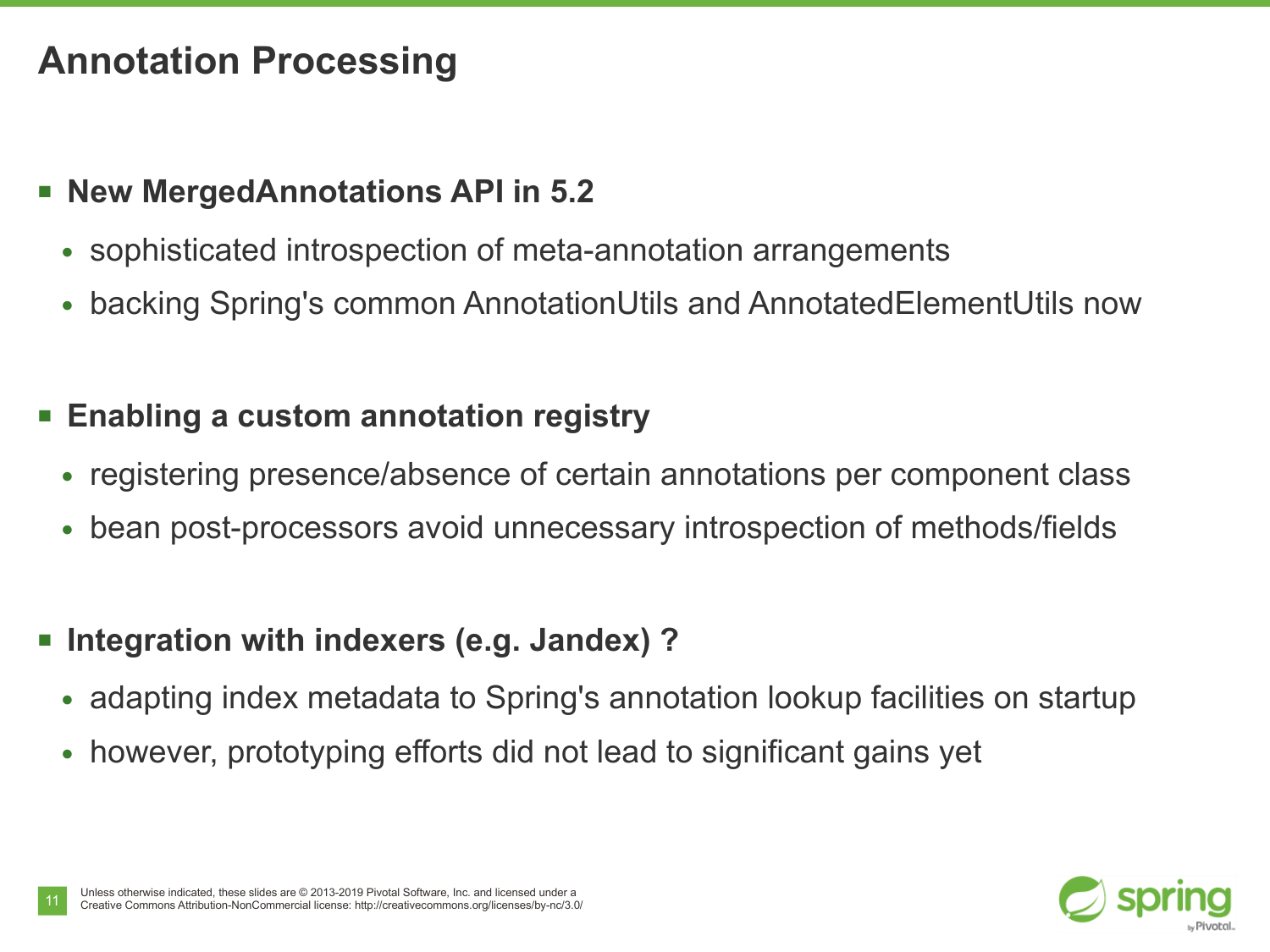# **Component Model Implications**

#### ■ **Most efficient: purely programmatic functional registration**

- no component scanning, no reflective factory methods
- no annotation-config setup (no annotation post-processors)

#### **@Configuration(proxyBeanMethods=false) in 5.2**

- same effect: @Bean methods on non-@Configuration classes
- avoiding runtime generation of CGLIB subclasses
- $\bullet$  drawback: no interception of cross-@Bean method calls
- **Prefer interface-based proxies over CGLIB proxies**
	- again: avoiding runtime generation of CGLIB subclasses

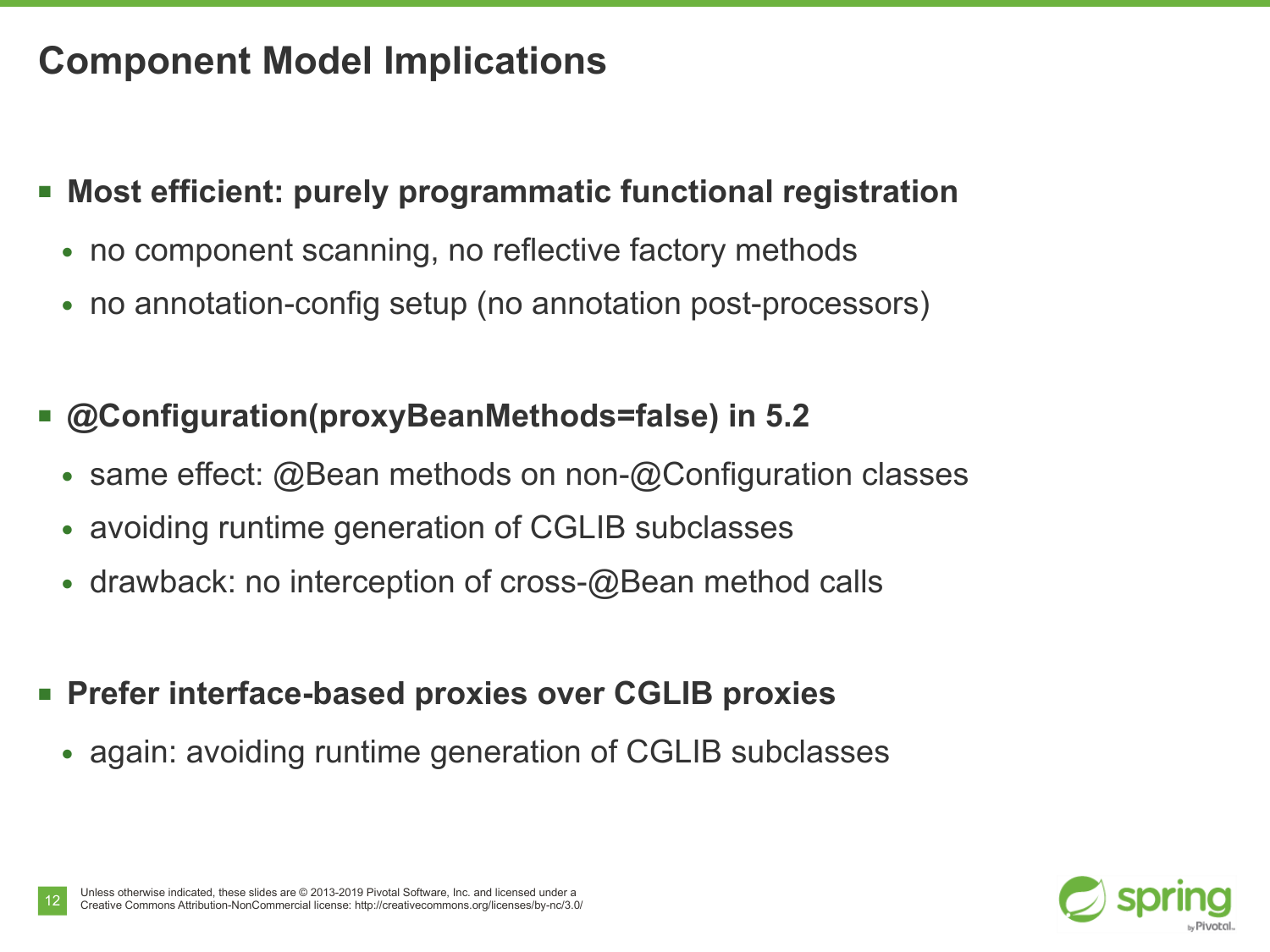# **Third-Party Libraries**

#### ■ **Persistence provider bootstrapping**

- consider specifying an async bootstrap executor for JPA / Hibernate
- Spring Data+Boot: spring.data.jpa.repositories.bootstrap-mode=deferred

#### ■ **Hibernate ORM 5.4.5**

- internal performance improvements, lower memory consumption
- optional: bytecode enhancement (also for lazy loading), Jandex integration

#### ■ **Jackson 2.9 / 2.10**

- Spring Framework 5.2 requires Jackson 2.9.7+, supports Jackson 2.10
- consider Jackson's alternative data formats: Smile, CBOR, JSON Arrays

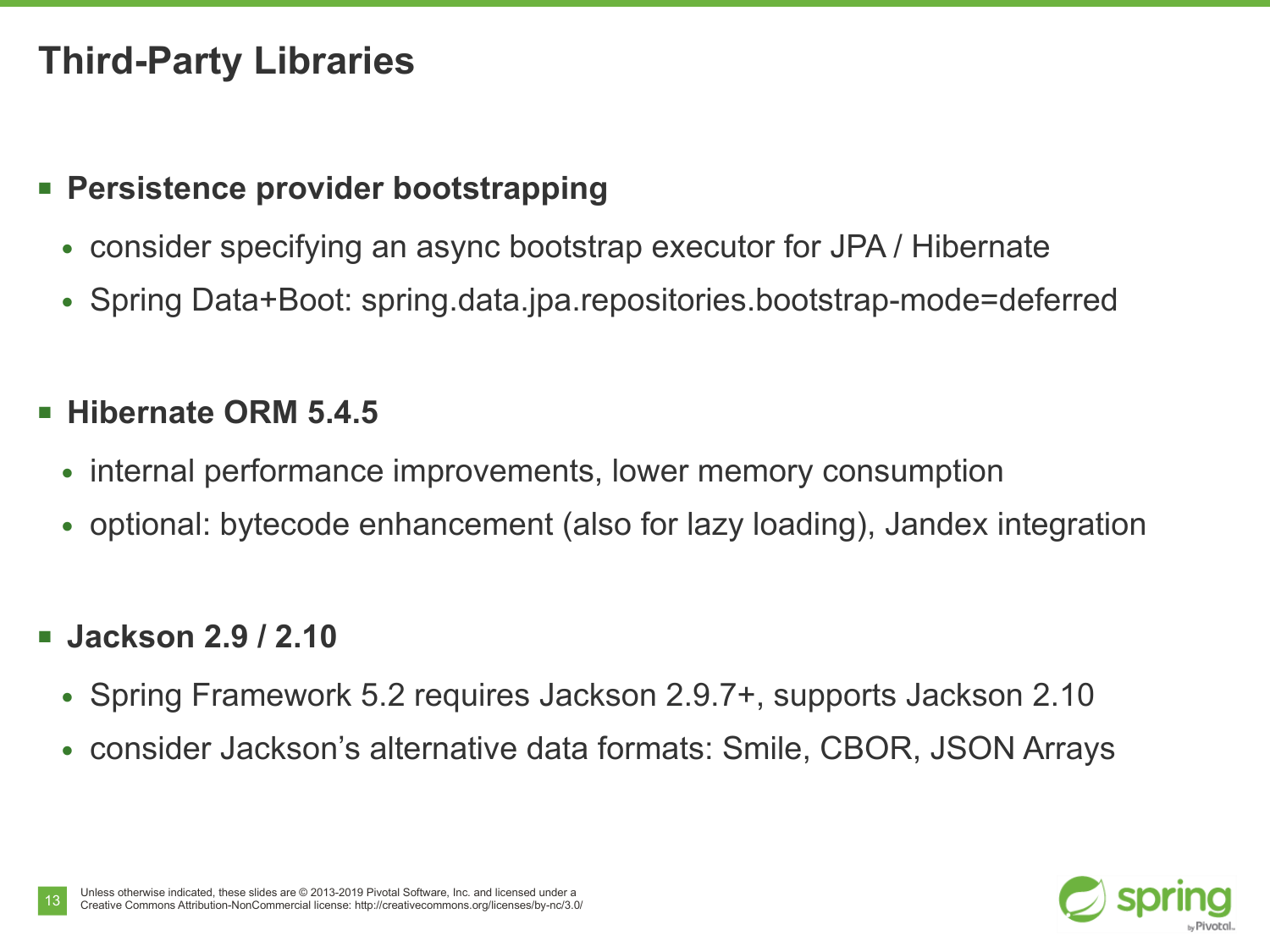# **GraalVM Native Images (experimental)**

#### **<b>• Prepared for GraalVM since Spring Framework 5.1**

- avoiding unnecessary internal reflection
- skipping parameter name discovery

#### ■ As of Spring Framework 5.2: custom setup for GraalVM 19 GA

- explicit reflection configuration and command line args necessary
- note: Graal's SubstrateVM is still an early adopter plugin in 19 GA

#### **Expected for Spring Framework 5.3: out-of-the-box setup**

- automatic reflection setup through custom Graal configuration integration
- https://github.com/spring-projects/spring-framework/wiki/GraalVM-native-image-support

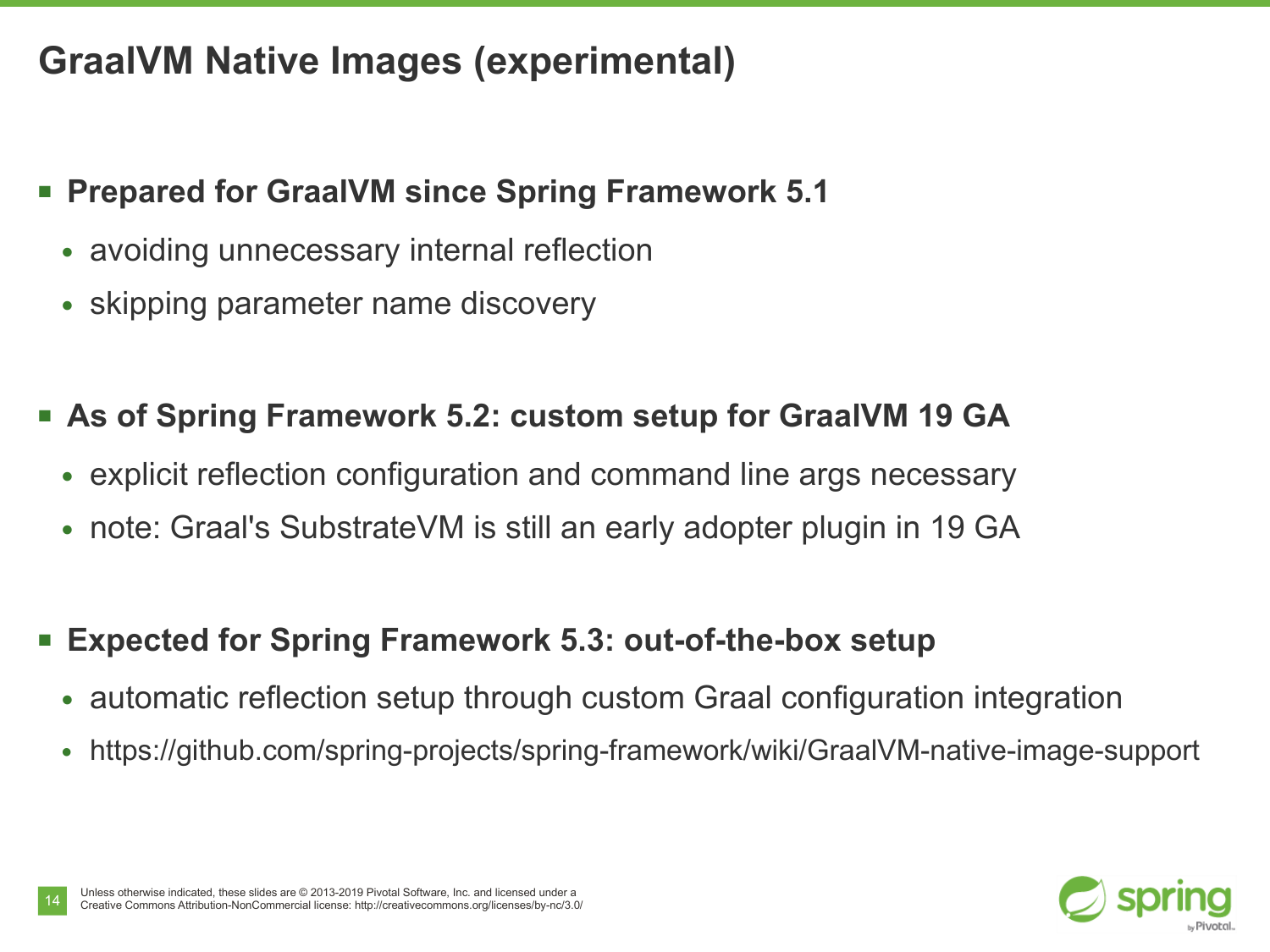# **Looking Forward: OpenJDK's Project Loom**

#### ■ **"Fibers"**

- lightweight user-mode threads
- efficient scheduling within the JVM

#### ■ **Classic Thread API adapted to fibers**

• e.g. ThreadLocal effectively "fiber-local"

#### ■ **Fibers versus reactive programming**

- new life for traditional synchronous programming arrangements
- reactive programming primarily for backpressure handling?
- Spring MVC versus Spring WebFlux

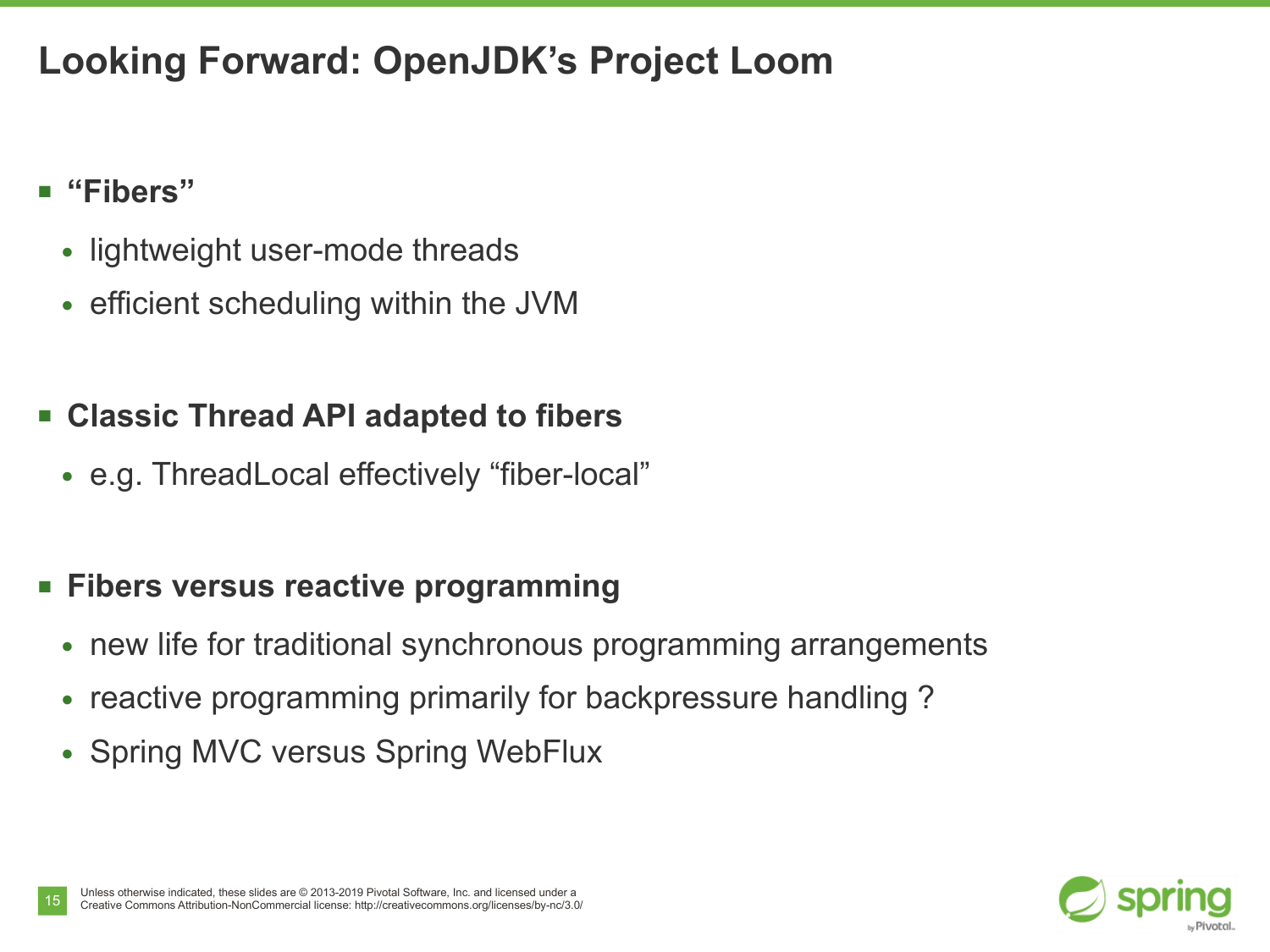# **Reactive @ All Levels**

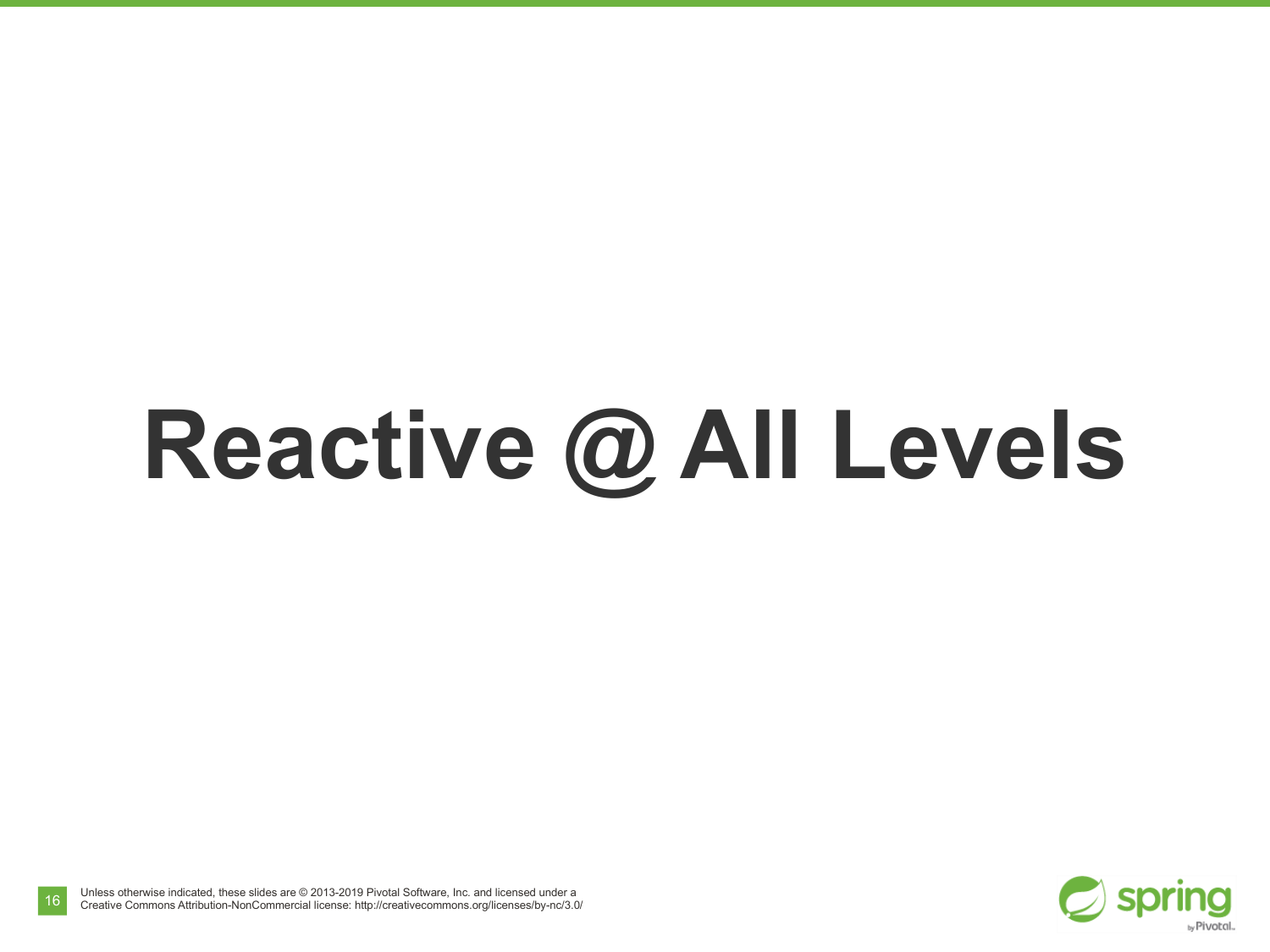## **Reactive Web Results (with MVC or WebFlux)**

```
@Controller
```
**}**

```
public class MyReactiveWebController {
```

```
 private final UserRepository repository;
 public MyReactiveWebController(UserRepository repository) {
     this.repository = repository;
 }
 @GetMapping("/users/{id}")
```

```
 public Mono<User> getUser(@PathVariable Long id) {
     return this.repository.findById(id);
 }
```

```
 @GetMapping("/users")
 public Flux<User> getUsers() {
     return this.repository.findAll();
 }
```
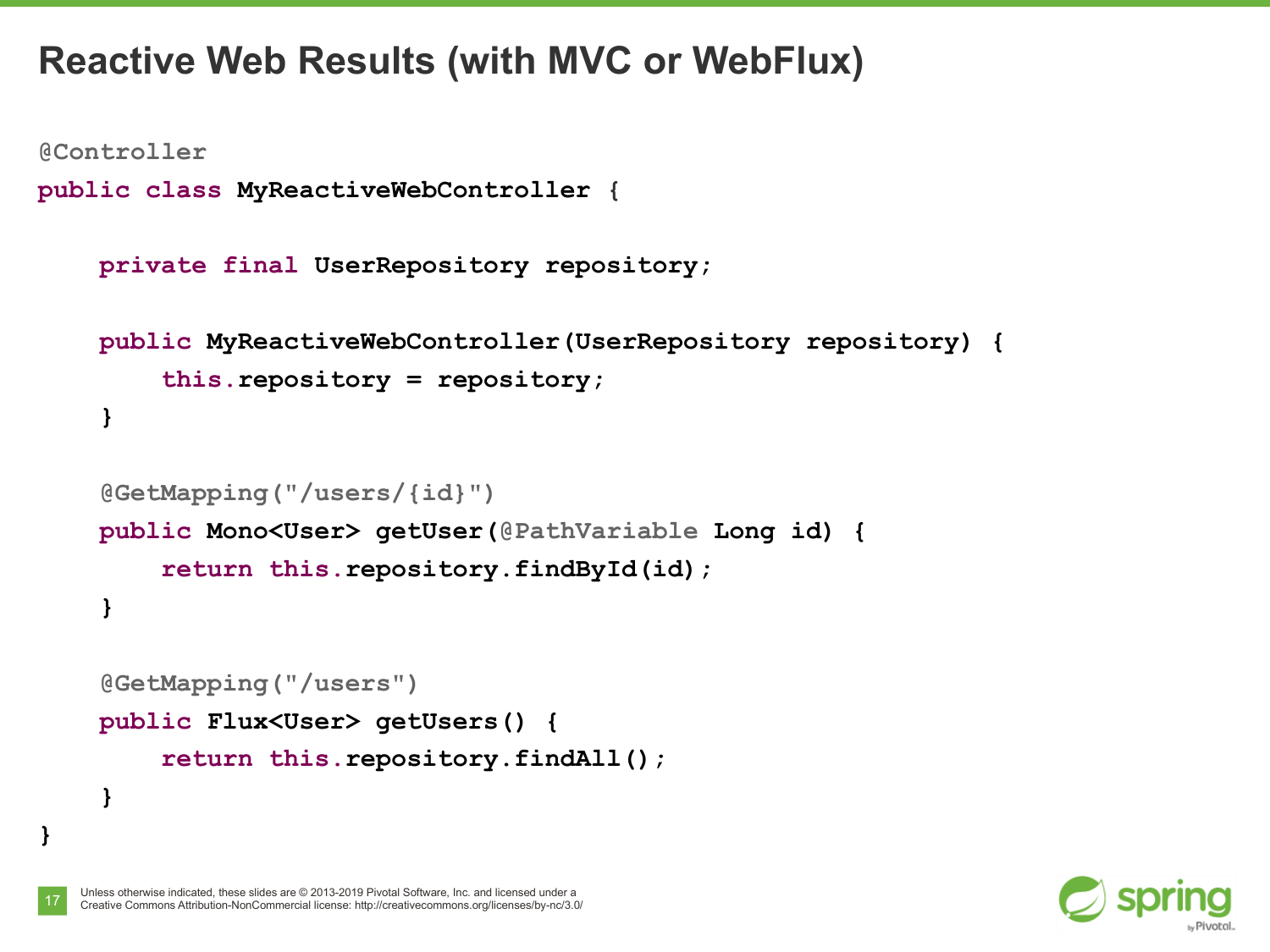# **Reactive Transactions (e.g. with R2DBC)**

**@Service**

**}**

```
public class MyReactiveTransactionalService {
```

```
 private final UserRepository repository;
```

```
 public MyReactiveTransactionalService(UserRepository repository) {
     this.repository = repository;
 }
```

```
 @Transactional
 public Mono<User> getUser(Long id) {
     return this.repository.findById(id);
 }
 @Transactional
 public Flux<User> getUsers() {
     return this.repository.findAll();
 }
```
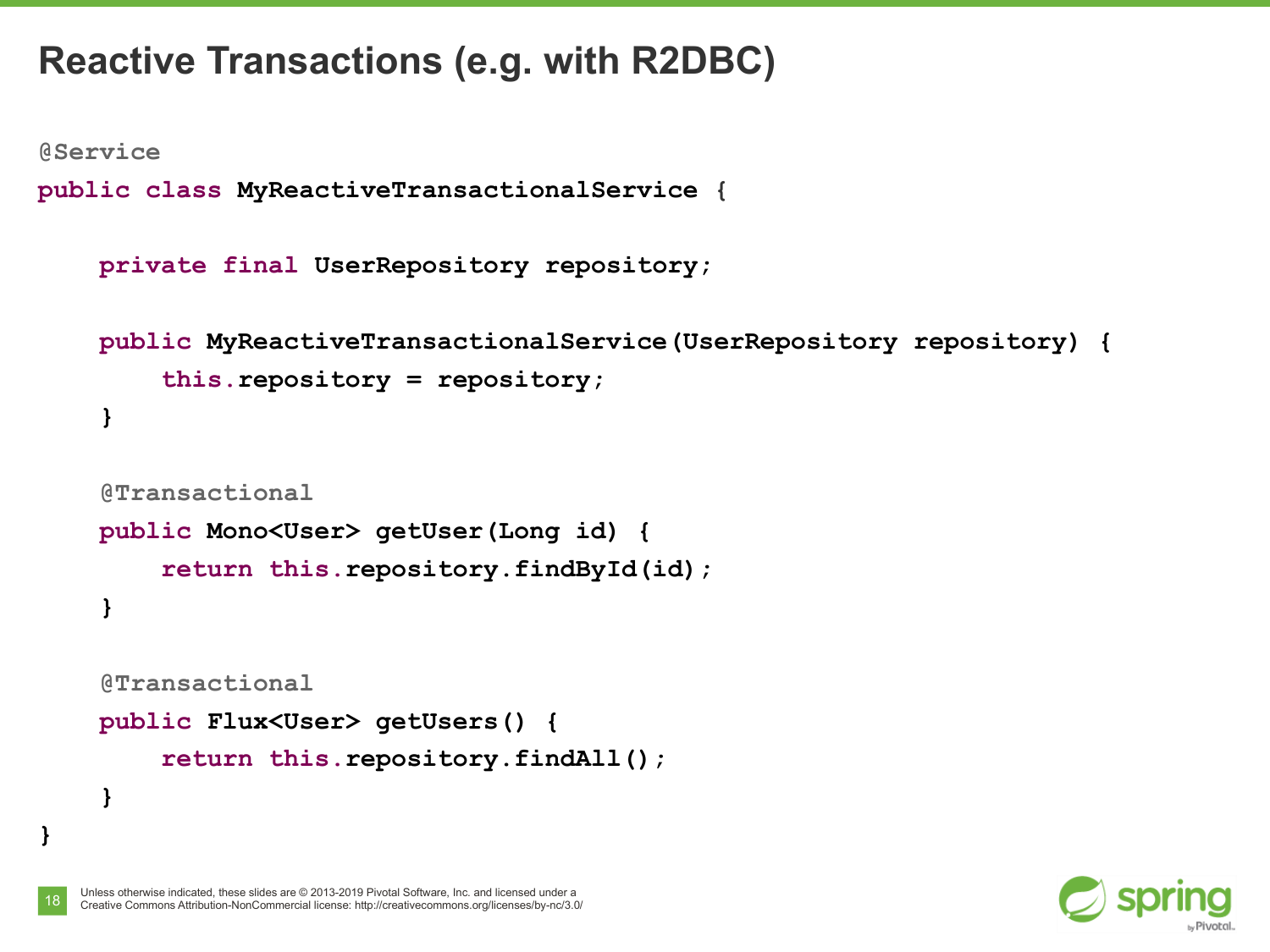## **Reactive Transaction Setup**

#### ■ **ReactiveTransactionManager SPI**

- as an alternative to PlatformTransactionManager
- relies on Reactor context instead of ThreadLocals

#### **Implementations for R2DBC, MongoDB, Neo4j**

- available in Spring Data Moore
- also usable with programmatic TransactionalOperator
- **Common setup through @EnableTransactionManagement** 
	- automatic adaptation to each annotated method signature
	- works with any Reactive Streams Publisher as return value

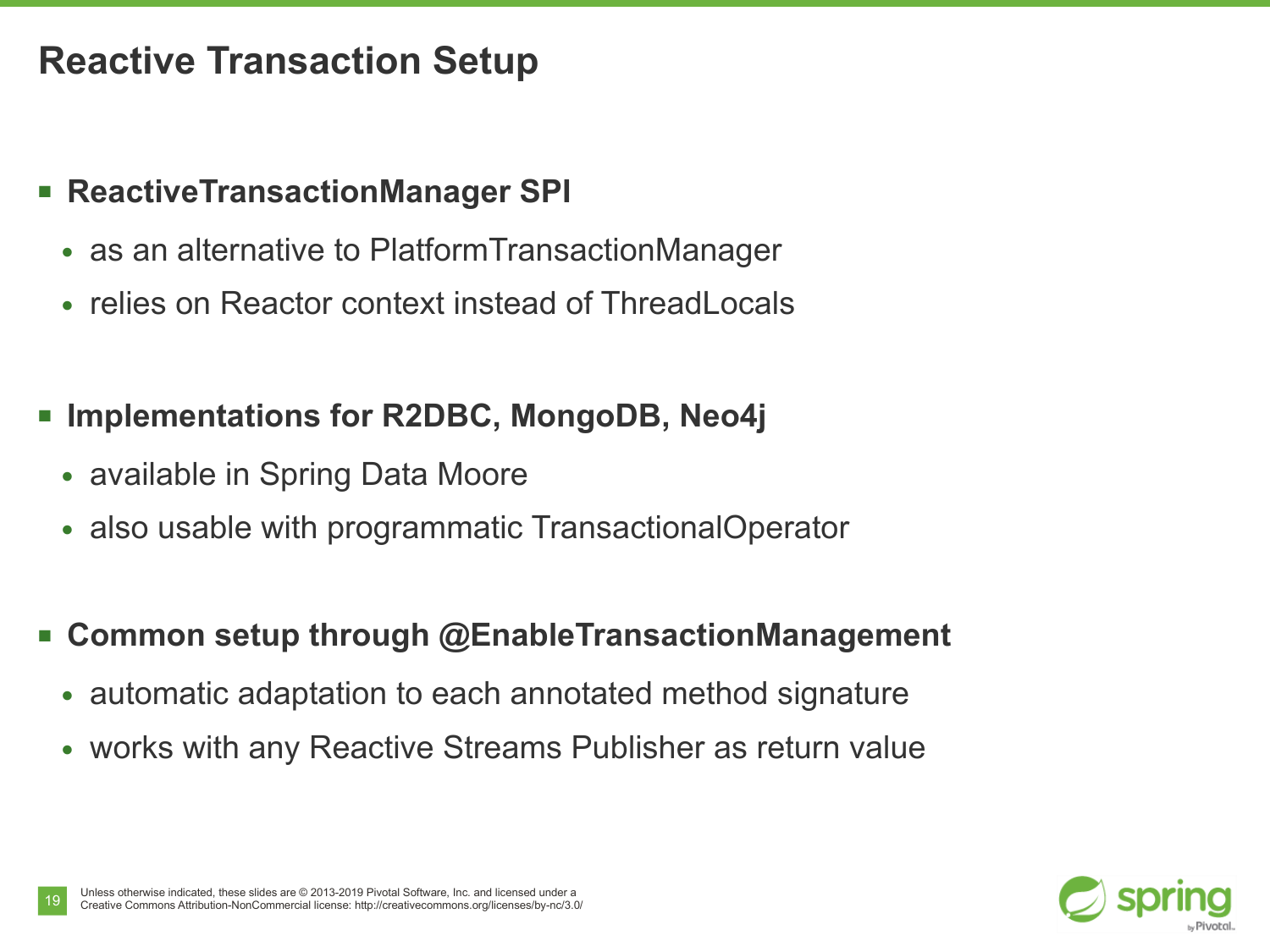# **Reactive Messaging (e.g. with RSocket)**

```
@Controller
public class MyReactiveMessagingController {
     @MessageMapping("echo-async")
     public Mono<String> echoAsync(String payload) {
         return ...
     }
     @MessageMapping("echo-stream")
     public Flux<String> echoStream(String payload) {
         return ...
     }
     @MessageMapping("echo-channel")
     public Flux<String> echoChannel(Flux<String> payloads) {
         return ...
     }
}
```
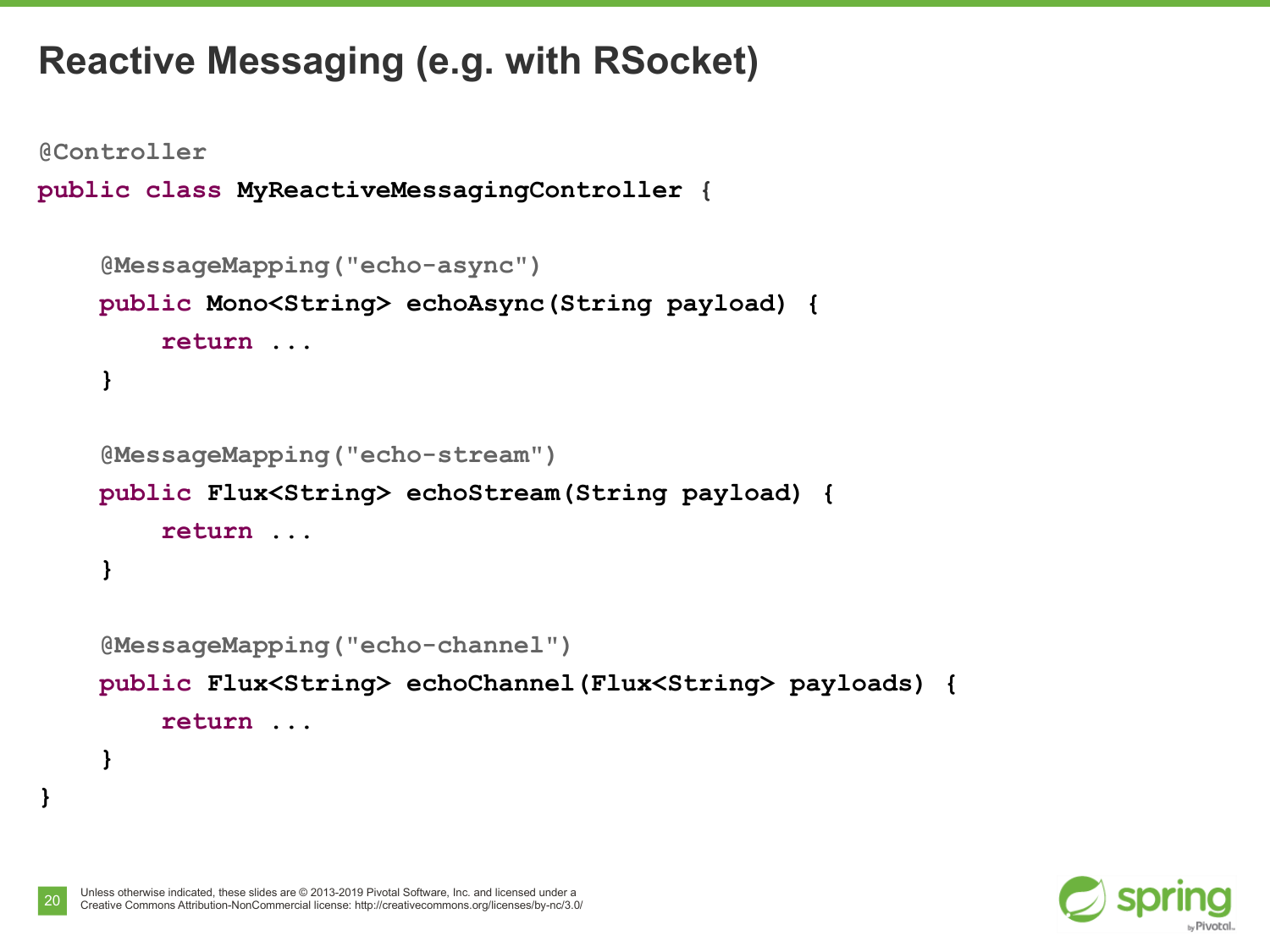## **Reactive Application Events**

**@Service**

**}**

```
public class MyReactiveApplicationEventService {
```

```
 @EventListener
 public Mono<Void> processRefresh(ContextRefreshedEvent event) {
     return ...
 }
 @EventListener
 public Mono<MyOtherEvent> processWithResponse(MyEvent event) {
     return ...
 }
 @EventListener
 public CompletableFuture<MyOtherEvent> processAsync(MyEvent event) {
     return ...
 }
```
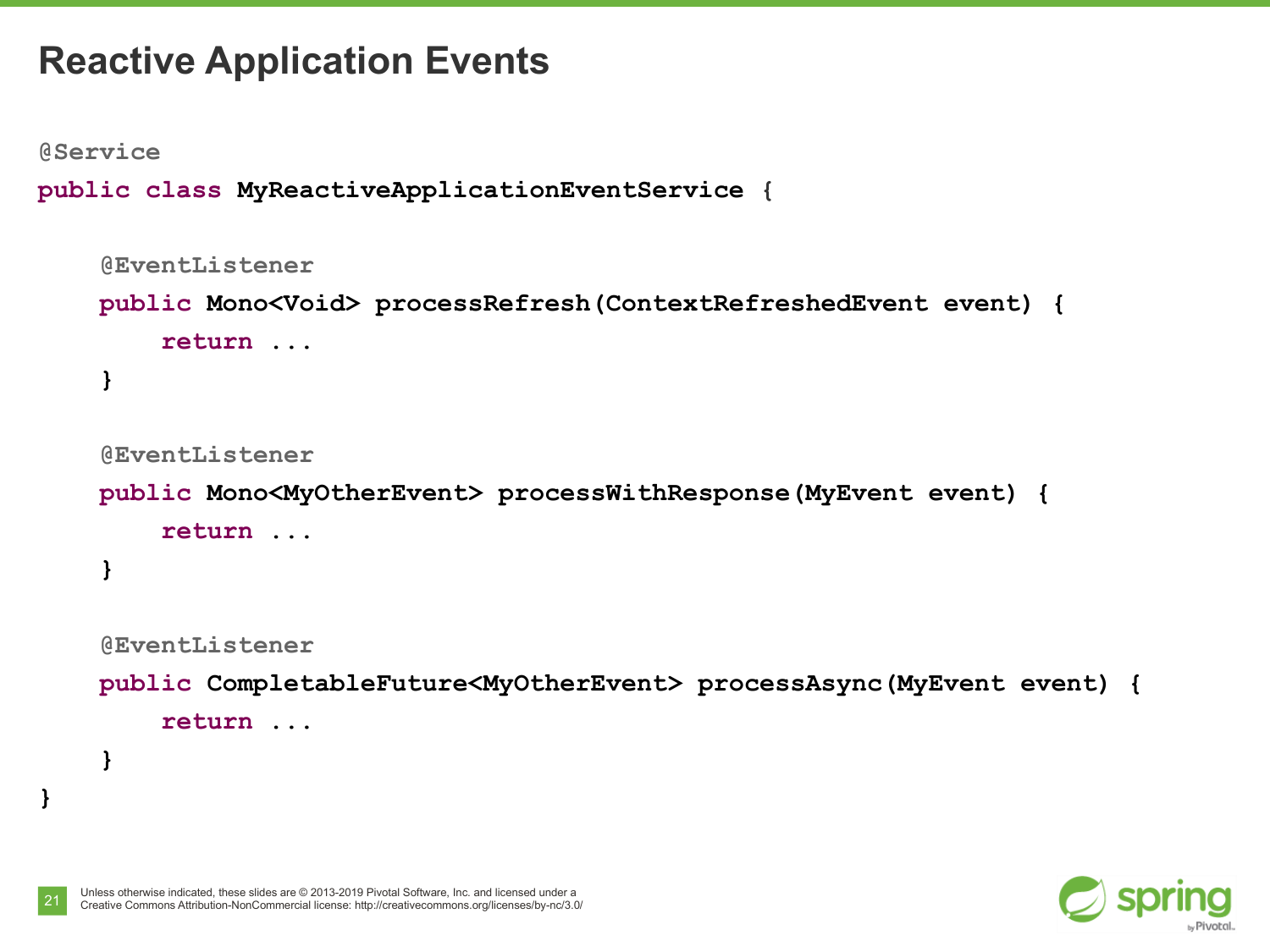# **Reactive API Adapters**

#### ■ **Spring automatically adapts common reactive API types**

- according to return/parameter declarations in user components
- org. reactivest reams. Publisher interface or library-specific API types
- adapted to Reactor Flux/Mono for internal processing purposes
- **Traditionally supported: RxJava 1 & 2, j.u.c.Flow, CompletableFuture**
	- RxJava: Flowable, Observable, Single, Maybe, Completable
	- on JDK 9+: java.util.concurrent.Flow.Publisher interface
- **New in 5.2: support for Kotlin coroutines ("suspend fun")**
	- Flow and Deferred return values, as exposed by Kotlin-based code

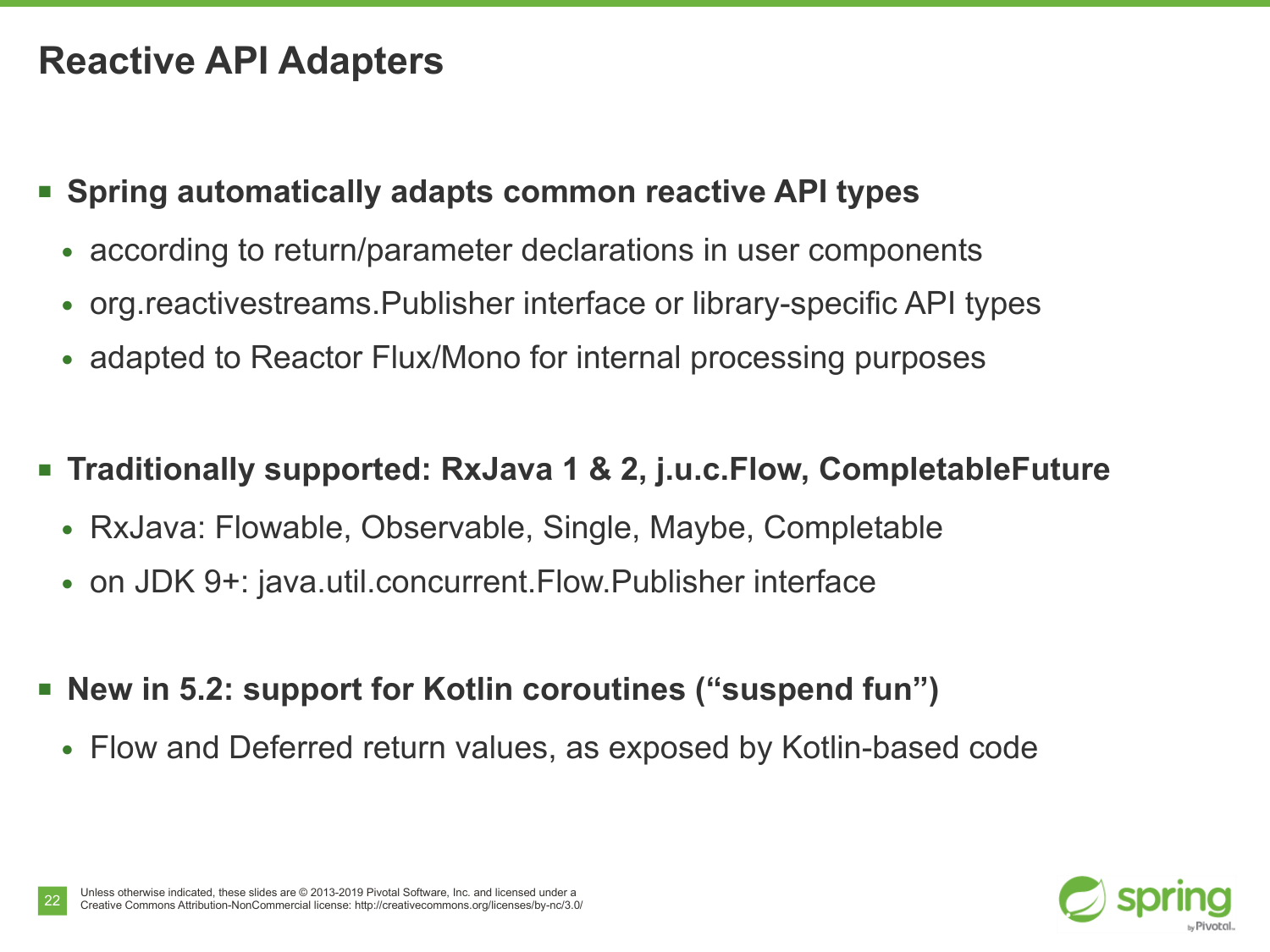# **Spring Framework 5.2** September 2019

Java 8 API Refinements Annotation Processing Reactive Transactions RSocket Messaging Kotlin Coroutines